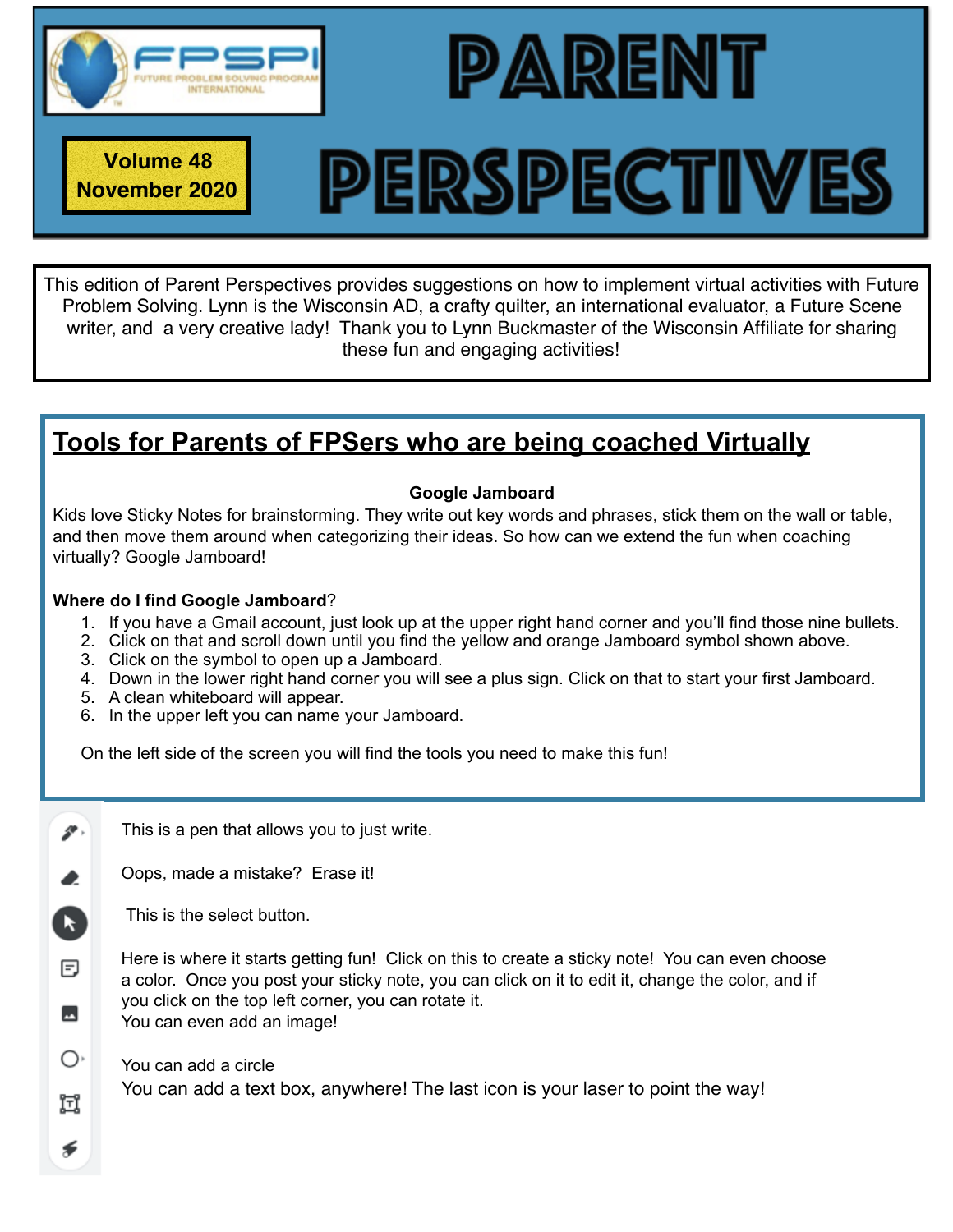# **Here is a sample brainstorming**

At the top of the white screen you can change your background - that's how I got the dotted background. You can also clear the whole frame and start all over if you like.

Some things you might note:

- I used text boxes to add the topic and categories before we began brainstorming the challenges.
- Once the Underlying Problem was determined, that was added so it was handy while brainstorming solutions.



**A digital Jamboard is fun to create!**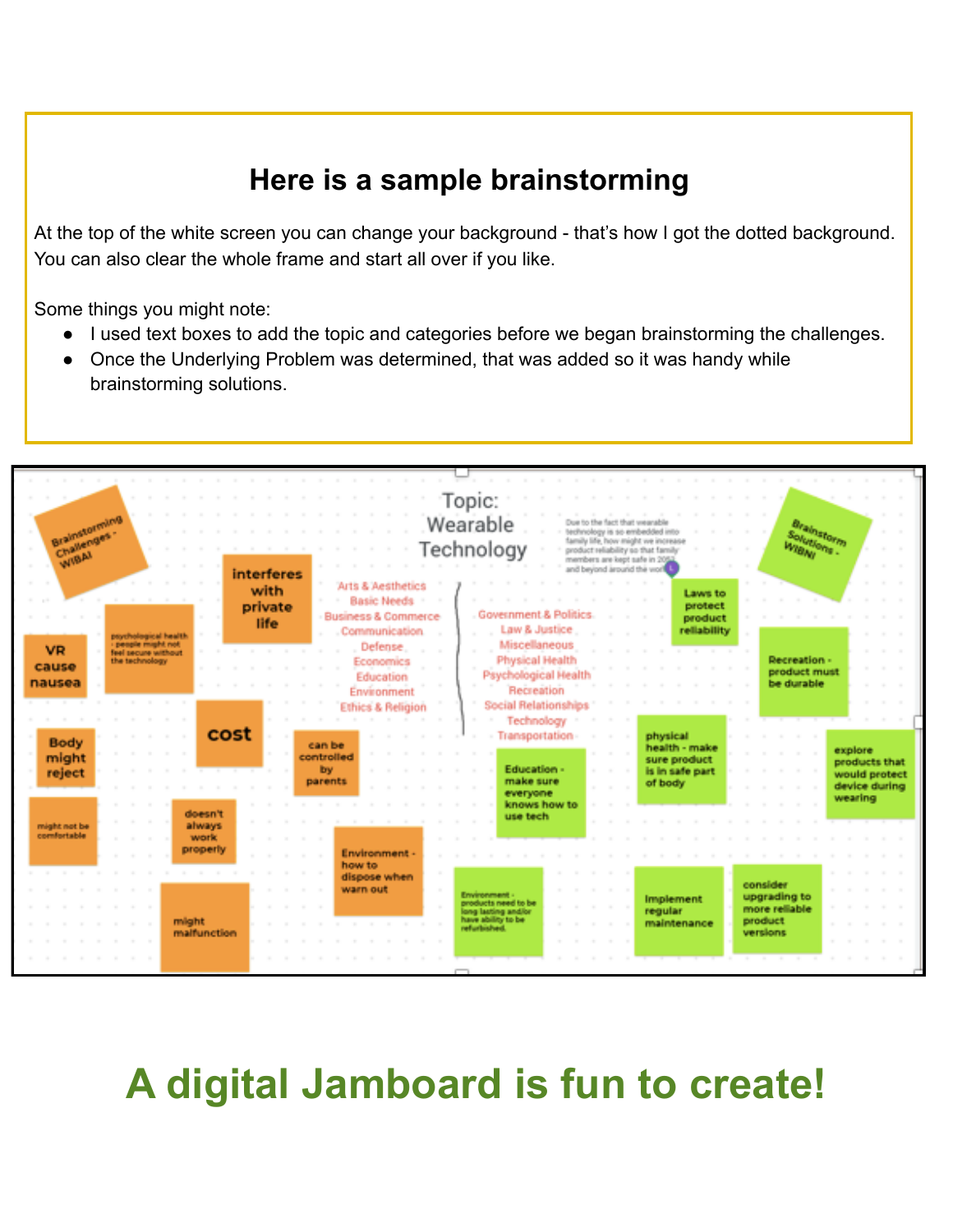# **Elements of the Process: Step 4**

### **MAKING SENSE OF CRITERIA**

Criteria help to measure how well your solution ideas help solve your Underlying Problem (UP).

**There are 3 different types of criteria: Generic, Modified & Advanced** 

**Here are examples** of the different types of criteria for this UP about education: **Cultural and economic differences between students can sometimes cause tension and problems that can interfere with their education. How might we create an atmosphere of respect, so that there are fewer behavior problems at Jefferson Elementary School in 2025 and beyond?** 



| Type            | <b>Description</b>                                                                                                                                                                | <b>Examples:</b>                                                                                                                                                                                                                                                                                                                                                                                                                                 |
|-----------------|-----------------------------------------------------------------------------------------------------------------------------------------------------------------------------------|--------------------------------------------------------------------------------------------------------------------------------------------------------------------------------------------------------------------------------------------------------------------------------------------------------------------------------------------------------------------------------------------------------------------------------------------------|
| Generic         | Can apply to ANY<br>UP                                                                                                                                                            | • WSW* be most acceptable?<br>WSW be easiest to implement?<br>WSW cost least?                                                                                                                                                                                                                                                                                                                                                                    |
| <b>Modified</b> | Generic criteria with<br><b>Future Scene</b><br>stakeholders added                                                                                                                | • WSW be most acceptable to students?<br>WSW be easiest for teachers to implement?<br>. WSWcost the least for Jefferson Middle School?                                                                                                                                                                                                                                                                                                           |
| <b>Advanced</b> | VERY specific to<br>your UP (won't apply<br>to other UPs)<br>• from the KVP<br>• from the Purpose<br>• other important UP<br>considerations<br>· justify generic<br>criteria with | • WSW create an atmosphere where students<br>respect each other the most? (based on the KVP)<br>WSW result in the least number of behavior<br>problems? (based on the Purpose)<br>WSW least disrupt the current curriculum? (very<br>specific to the UP)<br>WSW least interfere with students' class<br>schedules? (very specific to the UP)<br>Since budgets have been cut, WSW cost the<br>least? (justified with facts from the Future Scene) |

**WSW** = Which solution will  $\ldots$